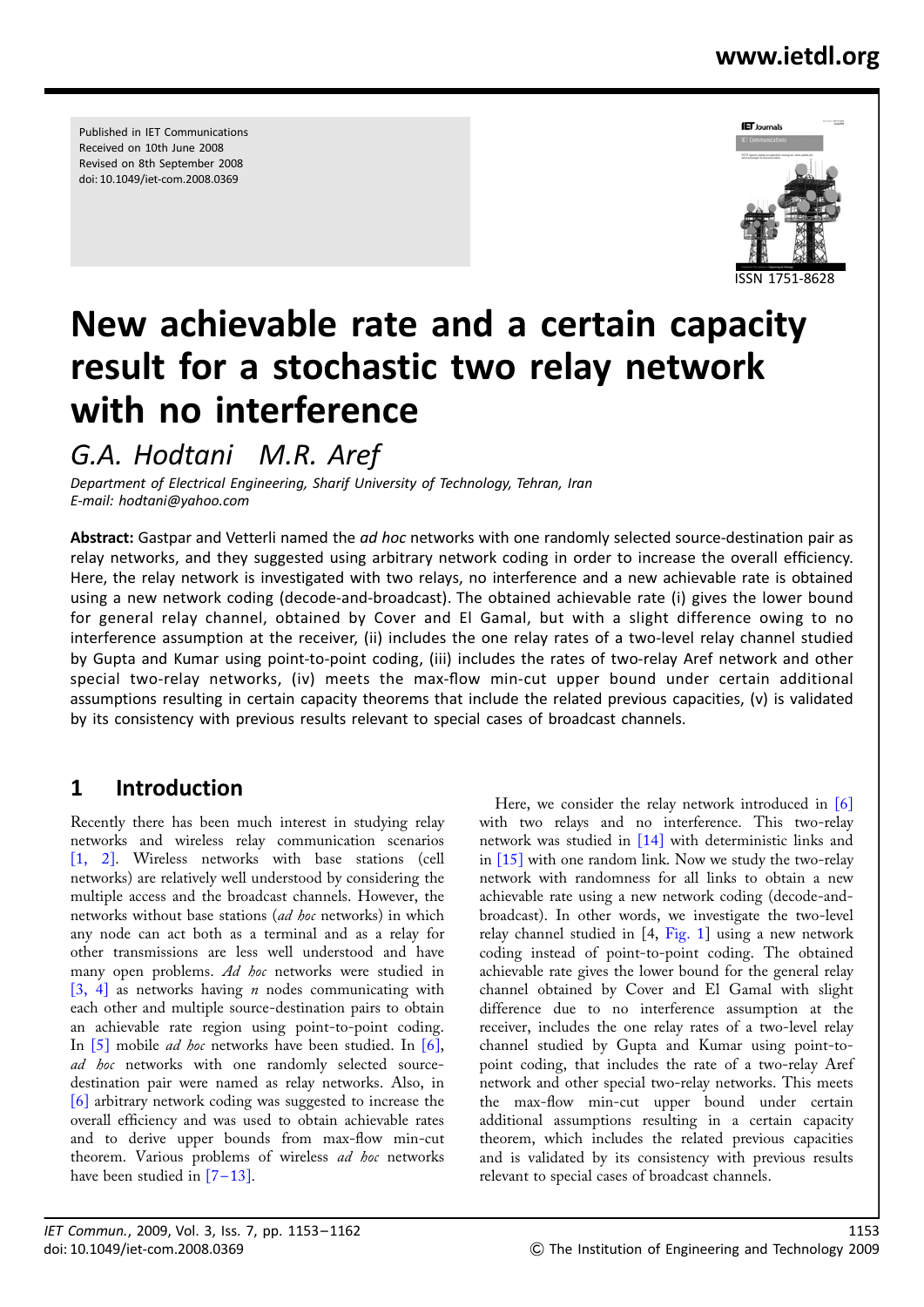

Figure 1 Two-relay network

At first, in this section we recall some definitions, define the network model considered, describe the network coding, remember previous studies of the model and then we list our new results.

#### 1.1 Some definitions

Relay network  $[6]$ : A relay network is a wireless network having a one source-destination pair and some relays where the relays act as terminals (transmitters and receivers or cooperative nodes).

Stochastic (deterministic) relay network with no interference [14–16]: Stochastic (deterministic) relay network with no interference is a network where the output of every link is some stochastic (deterministic) function of only the input of that link.

So, a stochastic (deterministic) relay network with no interference is a special case of relay network introduced in [6]. Deterministic relay networks introduced in [14] have been named as Aref networks in [16].

#### Remarks

1. The assumption of no interference is applicable only for broadcast channels and does not apply to multiple-access channels. For this reason, we will use decode-and-broadcast coding (namely, the source and the relays act as broadcast channels).

2. In [17, 18], the relay networks have been studied with a more general definition of determinism (approximately Gaussian determinism).

3. In deterministic wired network with independent channels [19], we do not have broadcasting while in a stochastic (deterministic) relay network with no interference and in other wireless networks, such as wireless erasure networks [20] we have broadcasting.

### 1.2 Network model

Here, as mentioned in the introduction, we consider a stochastic two-relay network with no interference (Fig. 1) consisting of one source  $(x_0)$ , one destination  $(y_3)$ , two relays  $(x_1 \text{ and } x_2)$  and seven stochastic links: the link between the source and the destination  $(v_{03})$ , two links

between the relays  $(y_{12}, y_{21})$ , two links between the source and the relays  $(y_{01}, y_{02})$  and two links between the relays and the destination  $(y_{13}, y_{23})$ . Actually, we treat a special case of general relay network introduced in [6].

The above two-relay network consists of a source input alphabet  $\mathcal{X}_0$ , relay input alphabets  $\mathcal{X}_1$ ,  $\mathcal{X}_2$  and output alphabets  $\mathcal{Y}_{01}$ ,  $\mathcal{Y}_{02}$ ,  $\mathcal{Y}_{03}$ ,  $\mathcal{Y}_{12}$ ,  $\mathcal{Y}_{21}$ ,  $\mathcal{Y}_{13}$ ,  $\mathcal{Y}_{23}$ . The network is characterised by the probability distribution  $p(y_{01}, y_{02},$ y<sub>03</sub>, y<sub>12</sub>, y<sub>21</sub>, y<sub>13</sub>, y<sub>23</sub> |  $x_0$   $x_1$   $x_2$ ) =  $p(\cdot|\cdot)$ , where  $x_0$ ,  $x_1$  and  $x_2$  indicate the source input, the first-relay input and the second-relay input, respectively and  $y_{01}$ ,  $y_{02}$ ,  $y_{03}$ ,  $y_{12}$ ,  $y_{21}$ ,  $y_{13}$ ,  $y_{23}$  indicate the outputs.

We assume that the network is memoryless, that is, the present outputs depend on the messages, the previous inputs, and the previous outputs only through the present inputs.

We use <u>x</u> and y to represent the input vectors  $(x_1, \ldots, x_n)$ and the output vectors  $(y_1, \ldots, y_n)$ , respectively, such that in Fig. 1  $\underline{y}_1 = (\underline{y}_{01}\underline{y}_{21}), \underline{y}_2 = (\underline{y}_{02}\underline{y}_{12}), \underline{y}_3 = (\underline{y}_{03}\underline{y}_{13}, \underline{y}_{23}),$  $\underline{x}_0 = (x_{01}, \ldots, x_{0n}), \quad \underline{x}_1 = (x_{11}, \ldots, x_{1n}), \quad \underline{x}_2 = (x_{21}, \ldots, x_{nn})$  $x_{2n}$ ) and as in general multi-terminal networks [21, Chapter 14.10]  $x_{0i} = f_{0i}(w)$ ,  $x_{1i} = f_{1i}(y_1^{i-1}) = f_{1i}$  $(y_{11}, \ldots, y_{1i-1})$  and  $x_{2i} = f_{2i}(y_2^{i-1}) = f_{2i}(y_{22}, \ldots, y_{2i-1}),$  $i = 1, \ldots, n$ .

The message  $w$  with the rate  $R$  is the new message to be sent in each transmission block. The destination computes its message estimate  $\widehat{w}$  as a function of  $y_3$ . Suppose that w has  $B_w$  bits. The capacity C is the supremum of rates  $R = B_w/n$  at which the destination's message estimate  $\hat{w}$ can be made to satisfy  $Pr(\widehat{w} \neq w) < \varepsilon$  for any positive  $\varepsilon$ . An upper bound for capacity is the max-flow min-cut upper bound [21, Theorem 14.10.1].

Fig. 2 illustrates the network model where the message  $w$ is sent and ultimately  $\widehat{\omega}$  is estimated at the receiver.

#### 1.3 Network coding (decodeand-broadcast)

We apply a new technique (decode-and-broadcast) established from the combination of superposition encoding  $[22-25]$  and random binning  $[26-29]$ . This technique is a generalisation of the coding scheme used in [25, Theorem 7, special case by  $\hat{Y}_1 = \emptyset$ ,  $V = X_2 \rightarrow X_1$ ] to two relays, but with the addition of the cooperation



Figure 2 Network model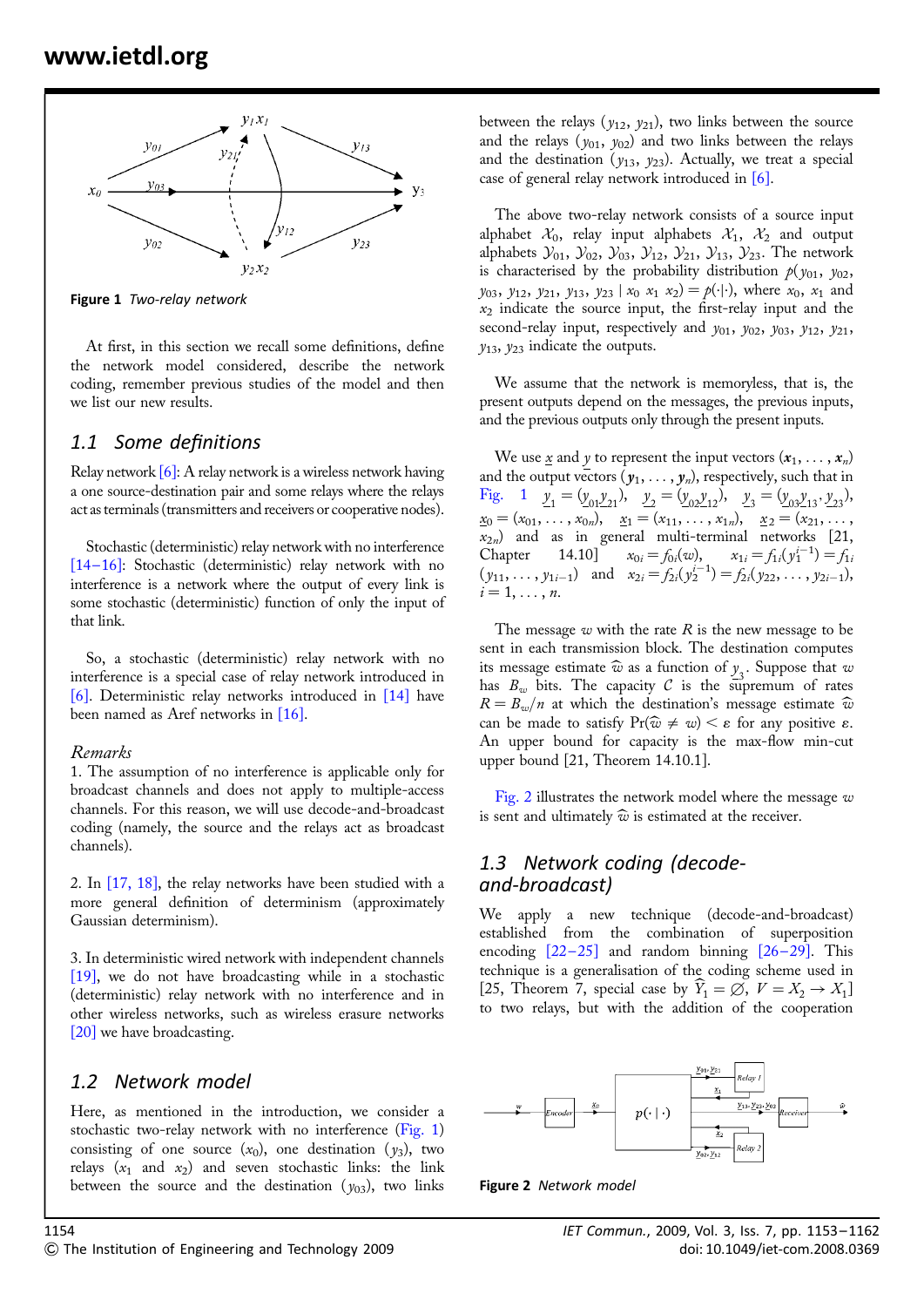between the relays (or adding the links  $y_{12}$ ,  $y_{21}$ ). Therefore at first we split the message  $w$  (as in [25], Theorem 7) into  $w = (w_{01}, w_{02}, w_{03})$  and second we allow the relays to broadcast for cooperating with each other and the receiver.

Suppose that  $B-2$  block messages  $w_1$ ,  $w_2, \ldots, w_i, \ldots, w_{R-2}$ , each block i of nR bits and the message  $w_i = (w_{01i}, w_{02i}, w_{03i})$ , are transmitted from the source  $x_0$  to the destination  $y_3$  during nB transmissions. Therefore the total effective single rate  $R$  from the source  $x_0$  to the destination  $y_3$  in Fig. 1 equals  $R(B-2)/$  $B \rightarrow R = R_{01} + R_{02} + R_{03}$ . Also, the same codebook is used in each block of transmission.

The assumption of no interference has been applied in the literature for reliable communication channels between nodes in models of ad hoc wireless network based on the geometric disc abstraction. For example, in [12] the outer bounds for the capacity have been determined with this assumption. Here we apply this assumption to the broadcast channels in the network (Fig. 1). So, we use decode and broadcast coding, that is, the relays  $(x_1 \text{ and } x_2)$ act as transmitters for the broadcast channels and they broadcast what they decode from the source and the messages to each other, to the receiver and each other through  $x_1$  and  $x_2$ . In other words, two relays while cooperating with each other, cooperate with the transmitter to increase the total rate of transmission. The source  $(x_0)$  also acts as a transmitter for the receivers  $y_{01}$ and  $y_{02}$ , and meanwhile it superimposes its message  $w_{03}$ intended only to the destination  $y_3$  on its messages  $w_{01}$ ,  $w_{02}$  intended for  $y_{01}y_{02}$ . The messages  $w_{01}$ ,  $w_{02}$  are decoded by the first relay and the second relay, respectively, and then by the receiver, but the message  $w_{03}$ is decoded only by the receiver  $(y_3)$ .

For broadcasting source and relays, it is necessary to use auxiliary random variables  $u_1$ ,  $v_1$ ,  $u_2$ ,  $v_2$ ,  $u_0$  and  $v_0$  in relation with input random variables  $x_0$ ,  $x_1$  and  $x_2$  and to choose an appropriate joint distribution (distribution (A) in the main theorem, Section 2).

### 1.4 Previous studies of the network model in Fig. 1

The network in Fig. 1 has been studied in:

 $D_1$ . [14] when all of the links are deterministic and its capacity has been determined using deterministic broadcast channels [30, 31] and max-flow min-cut upper bound [21],

 $D_2$ . [4] as a two-level relay channel by point-to-point coding without the link  $y_{21}$  in Fig. 1,

D3. [6] with additive white Gaussian regime,

D<sub>4</sub>. [32] in a diamond topology, without the links  $y_{12}$ ,  $y_{21}$ ,  $y_{03}$ .

### 1.5 New results

The new achievable rate we have obtained (Section 2, main theorem) for the two-relay network in Fig. 1:

 $E_1$ . Gives a lower bound for the general relay channel the same as obtained by Cover and El Gamal [25, Theorem 7, special case], but with a slight difference due to no interference assumption at the receiver and includes the one relay rates of a two-level relay channel studied by Gupta and Kumar using point-to-point coding,

 $E_2$ . Includes the rate of deterministic two-relay network [14] and other special two-relay networks,

E3. Meets max-flow min-cut upper bound [21] under additional assumptions and

E4. Is validated by its consistency with previous results related to special cases of broadcast channels [33, 34].

The remainder of the paper is organised as follows. In Section 2, the main theorem is stated. In Section 3, the main theorem's corollaries are derived and explained. In Section 4, we prove the theorems and Section 5 prepares a conclusion.

### 2 Main theorem

Consider again the stochastic two-relay network with no interference (Fig. 1) where the source  $(x_0)$  and the relays  $(x_1)$ and  $x_2$ ) act as broadcast channels and all of the links are stochastic.

Regarding the network (Fig. 1), for every cut-set bound achieving capacity theorem, the converse can be proved from general upper-bound at least under special cases and only the achievability proof is of importance.

Therefore by using binning method  $[26-29]$ , superposition encoding  $[22-25]$  and combining all of the known coding techniques, we establish the decode-and-broadcast strategy and in order to apply this strategy we choose the appropriate distribution (the distribution (A) in the main theorem). By noting the fact that the new message to be sent to the receiver in block *i* is  $w_i = (w_{01i}, w_{02i}, w_{03i})$  with the rate  $R = R_{01} + R_{02} + R_{03}$ , we first introduce an achievable rate (main theorem) for  $R$  and then derive its special cases, for example some certain capacity theorems as in Section 3.

Main Theorem: For the stochastic network (Fig. 1) with no interference, the following rate is achievable

 $R^* = \text{sup min} \{R_{c1}^*, R_{c2}^*, R_{c3}^*, R_{c4}^*\}$ 

where  $R_{d}^{*} = I(U_0; Y_{01}|X_1) + I(V_2; Y_{23}) + I(U_2; Y_{21}) - I(U_2; Y_{22})$  $V_2$ ) +  $H(Y_{03}Y_{13}Y_{23}|X_1X_2) - H(Y_{03}Y_{13}Y_{23}|X_0X_1X_2),$   $R_{c2}^* =$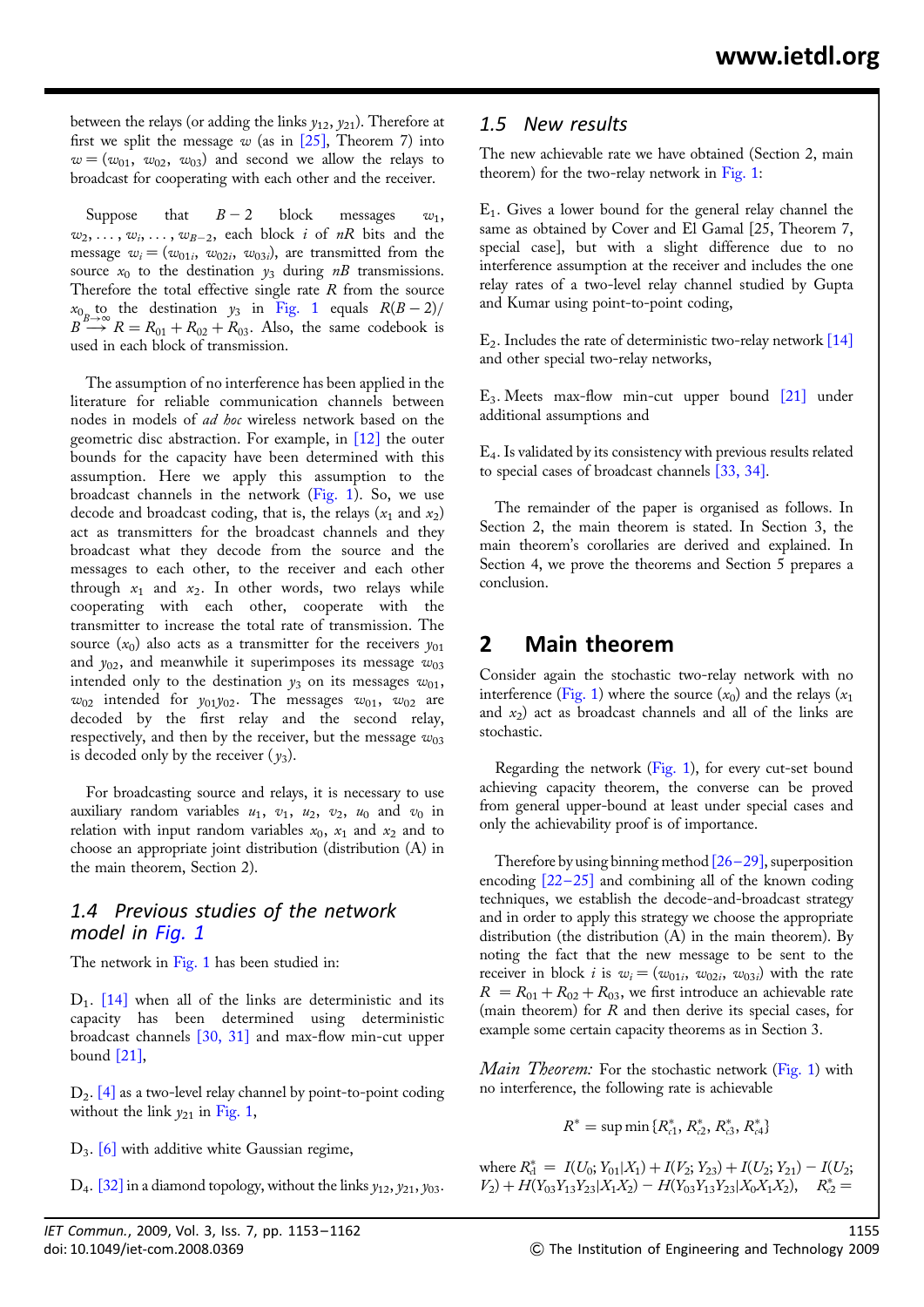### www.ietdl.org

 $I(V_0; Y_{02}|X_2) + I(V_1; Y_{13}) + I(U_1; Y_{12}) - I(U_1; V_1) + H(Y_{03})$  $Y_{13}Y_{23}|X_1X_2\rangle - H(Y_{03}Y_{13}Y_{23}|X_0X_1X_2\rangle, R_{c3}^* = I(V_1; Y_{13}) +$  $I(V_2; Y_{23}) + H(Y_{03} Y_{13} Y_{23} | X_1 X_2) - H(Y_{03} Y_{13} Y_{23} | X_0$  $X_1 X_2$ ),  $R_{c4}^* = H(Y_{03} Y_{13} Y_{23} V_0 U_0 | X_1 X_2) - H(Y_{03} Y_{13}$  $Y_{23}$  $X_0 X_1 X_2$  –  $H(U_0 | X_1 Y_{01}) - H(V_0 | X_2 Y_{02})$ , and supremum is taken over the joint distribution of the form (as shown at the bottom of the page)

 $A - 1$  and  $A - 2$  represent input and random output distributions, respectively.  $A - 1$  satisfies

$$
X_2 \to X_1 \to U_0, \quad U_0 X_1 \to X_2 \to V_0, X_1 U_1 V_1 \to U_2 V_2 \to X_2
$$
 (B)

Proof: See Section 4.

Cut-set interpretation of the rates  $R_{c_i}^*$ ,  $i = 1, 2, 3, 4$  in  $R^*$ :  $R_{c_i}^*$ ,  $R_{c_2}^*, R_{c_3}^*, R_{c_4}^*$  are the achievable rates through the cut-sets ( $y_{23}$ ,  $y_{21}, y_{03}, y_{01}$ ,  $(y_{13}, y_{12}, y_{03}, y_{02})$ ,  $(y_{13}, y_{23}, y_{03})$ ,  $(y_{01}, y_{02}, y_{03})$ in Fig. 1, respectively.

### 3 Main theorem's corollaries

Now, we give some of the main theorem's corollaries (three corollaries).

Corollary 1: A lower bound for general relay channel and about the two-level relay channel.

A lower bound for general relay channel: By  $Y_{02} =$  $X_2 = Y_{12} = Y_{21} = Y_{23} = \emptyset$ , Fig. 1 reduces to a relay  $channel$   $[25]$  and from  $R^*(V_0 = \emptyset, U_1 =$  $U_2 = V_2 = \emptyset$ ,  $V_1 = X_1$ , we obtain the following lower bound

$$
R_1 = \sup_{p(x_0, x_1u_0)} \min \left\{ \underbrace{I(U_0; Y_{01}|X_1) + I(X_0; Y_{03}Y_{13}|X_1U_0)}_{(1)}, \underbrace{I(X_1; Y_{13}) + I(X_0; Y_{03}Y_{13}|X_1)}_{(2)} \right\}
$$

where (1) is the minimum of the first and the fourth terms in  $R^*(U_0 \to X_0 X_1 X_2 \to Y_{03} Y_{13} Y_{23} \text{ in } A-2)$  and (2) is obtained from the second or the third terms in  $R^*$ .

 $R_1$  is slightly different, due to no interference assumption at the receiver, from the lower bound below [25, Theorem 7,  $\widehat{Y}_1 = \emptyset, \ V = X_2 \to X_1, \ U \to U_0 X_1, \ Y_1 \to Y_{01}, \ Y =$ 

 $(Y_{03}Y_{13})$ :

$$
R_2 = \sup_{p(x_0, x_1u_0)} \min \left\{ \underbrace{I(U_0; Y_{01}|X_1) + I(X_0; Y_{03}Y_{13}|X_1U_0)}_{(3)} \right\}
$$
  
 
$$
\times \underbrace{I(X_1; X_1; Y_{03}Y_{13}}_{(4)} \right\}
$$

where  $(1) = (3)$  and  $(2) < (4)$ .

#### Remarks

(i) A special case of our main theorem  $(Y_{12} = Y_{21} = \emptyset)$  is a generalisation of  $R_1$  to two relays. In other words, we have generalised the lower bound  $R_1$  to two relays, but with the addition of the cooperation between the relays by the links y12, y21.

(ii)  $R_1$  gives the capacity-defining rates of the relay channels with known capacity (degraded:  $U_0 = X_0$ , reversely degraded:  $U_0 = \emptyset$ , full feedback:  $U_0 = X_0$  and  $Y_{03}Y_{13} \to Y_{03}Y_{13}Y_{01}$ , semi-deterministic:  $U_0 = Y_{01}$  and orthogonal relay channels[35]:  $U_0 = X_R$ ,  $X_0 = (X_R X_D)$ ), but with no interference at the receiver. Therefore our main theorem is a generalisation of these channels to two relays, but with additional links  $y_{12}$ ,  $y_{21}$  and no interference condition at the receiver.

(iii)  $R_1 = R_2$  when the no interference condition  $(X_1 \rightarrow Y_{13} \rightarrow Y_{03})$  is applied. About the two-level relay *channel*  $[4]$ : Point-to-point coding used in  $[4]$  for the twolevel relay channel gives the rates of degraded and reversely degraded relay channels for a relay channel, but our new coding strategy gives a general lower bound for it.

Corollary 2: (The rate of two-relay Aref network and the rate regions for special broadcast channels): We can validate the main theorem by its consistency with previous results in [14, 26, 34, 36, 37]. Here we choose the relevancy to two-relay Aref network [14] and special broadcast channels [26, 34].

First, we assume that all of the links but  $y_{03}$  in Fig. 1 are deterministic and determine the following achievable rate  $R_1^*$ (Theorem 1). Then we derive from  $R_1^*$  the rate of two-relay Aref network and explain its consistency with known results.

*Theorem 1*: For the network (Fig. 1) with no interference, random  $y_{03}$  and assuming all other links to be deterministic,

$$
\begin{split} p(u_1v_1u_2v_2u_0v_0x_0x_1x_2, y_{03}y_{13}y_{23}y_{12}y_{21}y_{01}y_{02}) \\ &= \underbrace{p(u_1v_1u_2v_2)p(x_1|u_1v_1)p(x_2|u_2v_2)p(u_0|x_1)p(v_0|x_2)p(x_0|u_0v_0x_1x_2)}_{A-1} \underbrace{p(y_{03}y_{13}y_{23}y_{12}y_{21}y_{01}y_{02}|x_0x_1x_2)}_{A-2} \end{split} \tag{A}
$$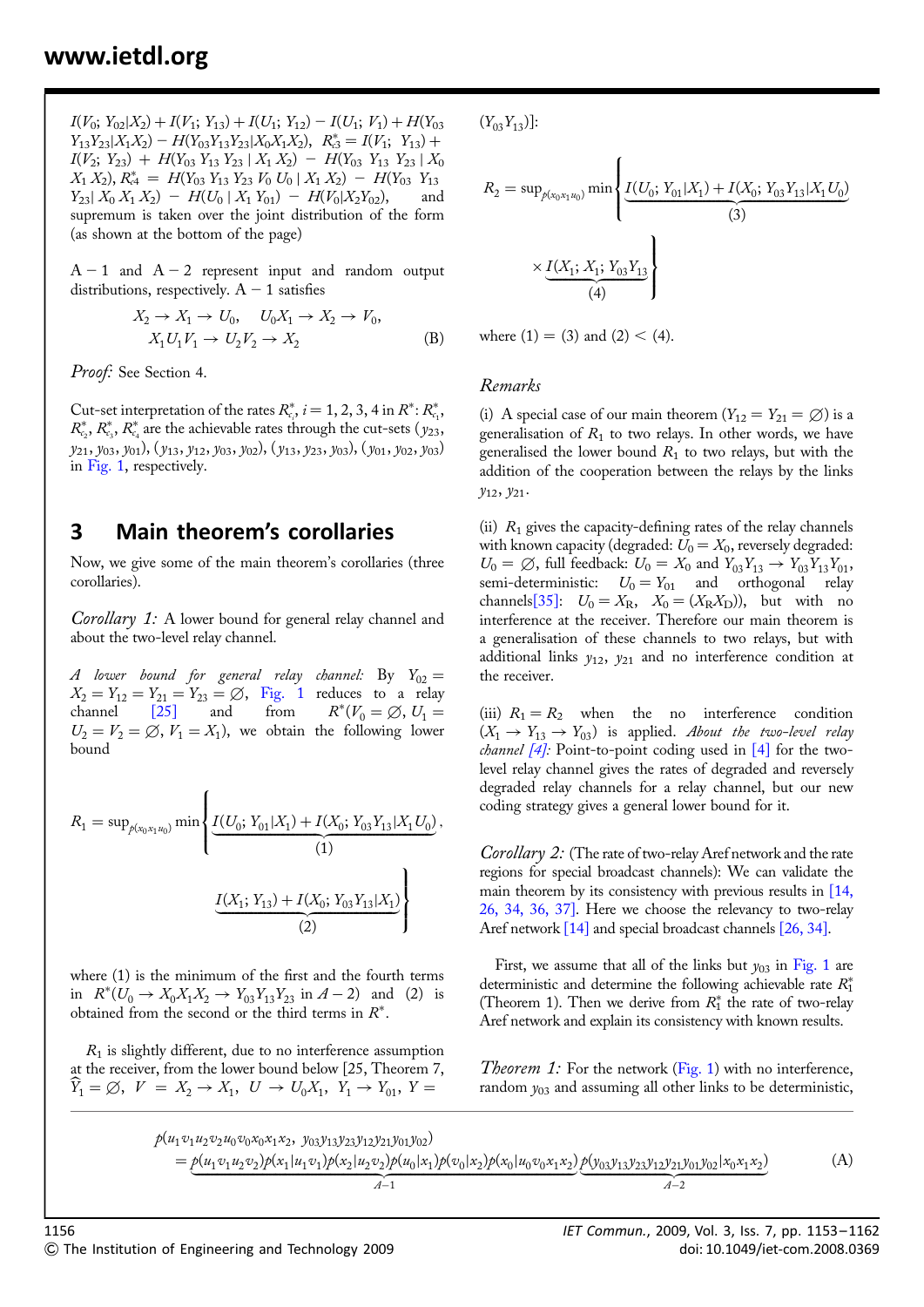the following rate is achievable

 $R_1^* = \text{supmin}$ 

$$
\times\begin{cases} H(Y_{23}Y_{21}) + H(Y_{01}|X_1) + H(Y_{03}|X_1X_2) \\ - H(Y_{03}|X_0X_1X_2),\\ H(Y_{13}Y_{12}) + H(Y_{02}|X_2) + H(Y_{03}|X_1X_2) \\ - H(Y_{03}|X_0X_1X_2),\\ H(Y_{13}) + H(Y_{23}) + H(Y_{03}|X_1X_2) - H(Y_{03}|X_0X_1X_2),\\ H(Y_{01}Y_{02}Y_{03}|X_1X_2) - H(Y_{03}|X_0X_1X_2) \end{cases}
$$

where  $y_{01} = f_{01}(x_0, x_1), y_{02} = f_{02}(x_0, x_2), y_{12} = f_{12}(x_1), y_{21} =$  $f_{21}(x_2)$ ,  $y_{13} = f_{13}(x_1)$ ,  $y_{23} = f_{23}(x_2)$ , and supremum is taken over the joint distribution of the form: (as shown at the bottom of the page)

 $A_1 - 1$  and  $A_1 - 2$  represent equivalent input and random output distributions, respectively.  $A_1 - 1$  satisfies

$$
X_2 \to X_1 \to Y_{01}, \quad Y_{01}X_1 \to X_2 \to Y_{02},
$$
  

$$
X_1 Y_{12} Y_{13} \to Y_{21} Y_{23} \to X_2
$$
 (B<sub>1</sub>)

and the distribution  $(A_1)$  has been obtained from the distribution (A) in the main theorem by  $u_1 = v_{12}$ ,  $v_1 =$  $y_{13}$ ,  $u_2 = y_{21}$ ,  $v_2 = y_{23}$ ,  $u_0 = y_{01}$ ,  $v_0 = y_{02}$  and  $y_{01} =$  $f_{01}(x_0, x_1), y_{02} = f_{02}(x_0, x_2).$ 

Proof: See Section 4.

Special cases of theorem 1:

(a) The rate of two-relay Aref network  $[14]$ : If we consider the network in Fig. 1 with  $y_{01} = f_{01}(x_0 x_1), y_{02} = f_{02}(x_0 x_2), y_{12} =$  $f_{12}(x_1)$ ,  $y_{21} = f_{21} (x_2)$ ,  $y_{13} = f_{13}(x_1)$ ,  $y_{23} = f_{23}(x_2)$  and  $y_{03} =$  $f_{03}$  ( $x_0$ ), we have the distribution

$$
p(x_0x_1x_2y_{01}y_{02}) = (A_1) = p(x_1x_2)p(x_0y_{01}y_{02}|x_1x_2)
$$
 (C)

that is,  $(B_1)$  conditions hold and the inputs are dependent, however, the dependence of  $x_0$  on  $x_1x_2$  is through  $y_{01}y_{02}$ . If we change  $y_{01} = f_{01}(x_0x_1), y_{02} = f_{02}(x_0x_2)$  into  $y_{01} =$  $f_{01}(x_0)$ ,  $y_{02} = f_{02}(x_0)$ , then, all links become deterministic as in [14, Section 3.5], however, according to (C) the inputs still remain dependent and  $(B_1)$  conditions hold. Thus, Theorem 1 for two-relay Aref network [14] with

dependent inputs and  $(B_1)$  conditions is as follows

$$
R_a^* = \sup \min
$$

$$
\times \left\{\n\begin{aligned}\nH(Y_{23}Y_{21}) + H(Y_{01}|X_1) + H(Y_{03}|X_1X_2), \\
H(Y_{13}Y_{12}) + H(Y_{02}|X_2) + H(Y_{03}|X_1X_2), \\
H(Y_{13}) + H(Y_{23}) + H(Y_{03}|X_1X_2), \\
H(Y_{01}Y_{02}Y_{03}|X_1X_2)\n\end{aligned}\n\right\}
$$

(b) We can validate the theorem 1 by its consistency with the previous results [26, 33, 34]: If  $X_1 = X_2 = (Y_{02} =) Y_{23} =$  $Y_{13} = Y_{21} = Y_{12} = \emptyset$ , then Fig. 1 is reduced to broadcast channels with degraded messages, two (three) components and one random component [26, 33, 34] the achievable rate regions of which can be established from the terms in Theorem 1(the details are omitted).

Corollary 3: Certain capacity result: The rate  $R_1^*$  in Theorem 1 coincides with max-flow min-cut upper bound under additional assumptions and results in a certain capacity theorem. More generally, in the main theorem, if we impose the condition  $(X_1X_2 \rightarrow Y_{13}Y_{23} \rightarrow Y_{03}$ , (co-1)) on the random channels distribution  $A - 2$ , we will have the following capacity theorem for the network with three random links (Imposing this condition on A, adds the accompanying condition:  $(Y_{01}Y_{02} \rightarrow X_1X_2 \rightarrow Y_{03}Y_{13}Y_{23},$ (co-2)). Of course, the conditions (co-1, 2) can be replaced by equivalent conditions resulting from the no interference assumption.

*Theorem 2:* For the special case  $(X_1X_2 \rightarrow Y_{13}Y_{23} \rightarrow Y_{03})$ the capacity of the network (Fig. 1,  $Y_{12} = Y_{21} = \emptyset$ ) with no interference, random  $y_{13}$ ,  $y_{23}$ ,  $y_{03}$  and assuming other links to be deterministic, is given by

$$
C = \sup_{\mathbf{X}} \min \left\{ \begin{aligned} &H(Y_{23}) + H(Y_{01}|X_1) + H(Y_{13}|X_1) + H(Y_{03}|Y_{13}Y_{23}) \\ &- H(Y_{03}Y_{13}Y_{23}|X_0X_1X_2), \\ &H(Y_{13}) + H(Y_{02}|X_2) + H(Y_{23}|X_2) + H(Y_{03}|Y_{13}Y_{23}) \\ &- H(Y_{03}Y_{13}Y_{23}|X_0X_1X_2), \\ &H(Y_{13}) + H(Y_{23}) + H(Y_{03}|Y_{13}Y_{23}) \\ &- H(Y_{03}Y_{13}Y_{23}|X_0X_1X_2), \\ &H(Y_{01}Y_{02}Y_{03}Y_{13}Y_{23}|X_1X_2) - H(Y_{03}Y_{13}Y_{23}|X_0X_1X_2) \end{aligned} \right\}
$$

where  $y_{01} = f_{01}(x_0, x_1), y_{02} = f_{02}(x_0, x_2),$  and supremum is

$$
\begin{split} &\rho(x_0 \, x_1 \, x_2 \, y_{01} \, y_{02} \, y_{03} \, y_{12} \, y_{21} \, y_{13} \, y_{23}) \\ &= \underbrace{\rho \left( y_{12} \, y_{13} \, y_{23} \, y_{21} \right) \, \rho \left( x_1 \, \vert \, y_{12} \, y_{13} \right) \, \rho \left( x_2 \, \vert \, y_{23} \, y_{21} \right) \, \rho \left( y_{01} \, \vert \, x_1 \right) \, \rho \left( y_{02} \, \vert \, x_2 \right) \, \rho \left( x_0 \, \vert \, y_{01} \, y_{02} \, x_1 \, x_2 \right)}_{A_1 - 2} \end{split} \tag{A_1}
$$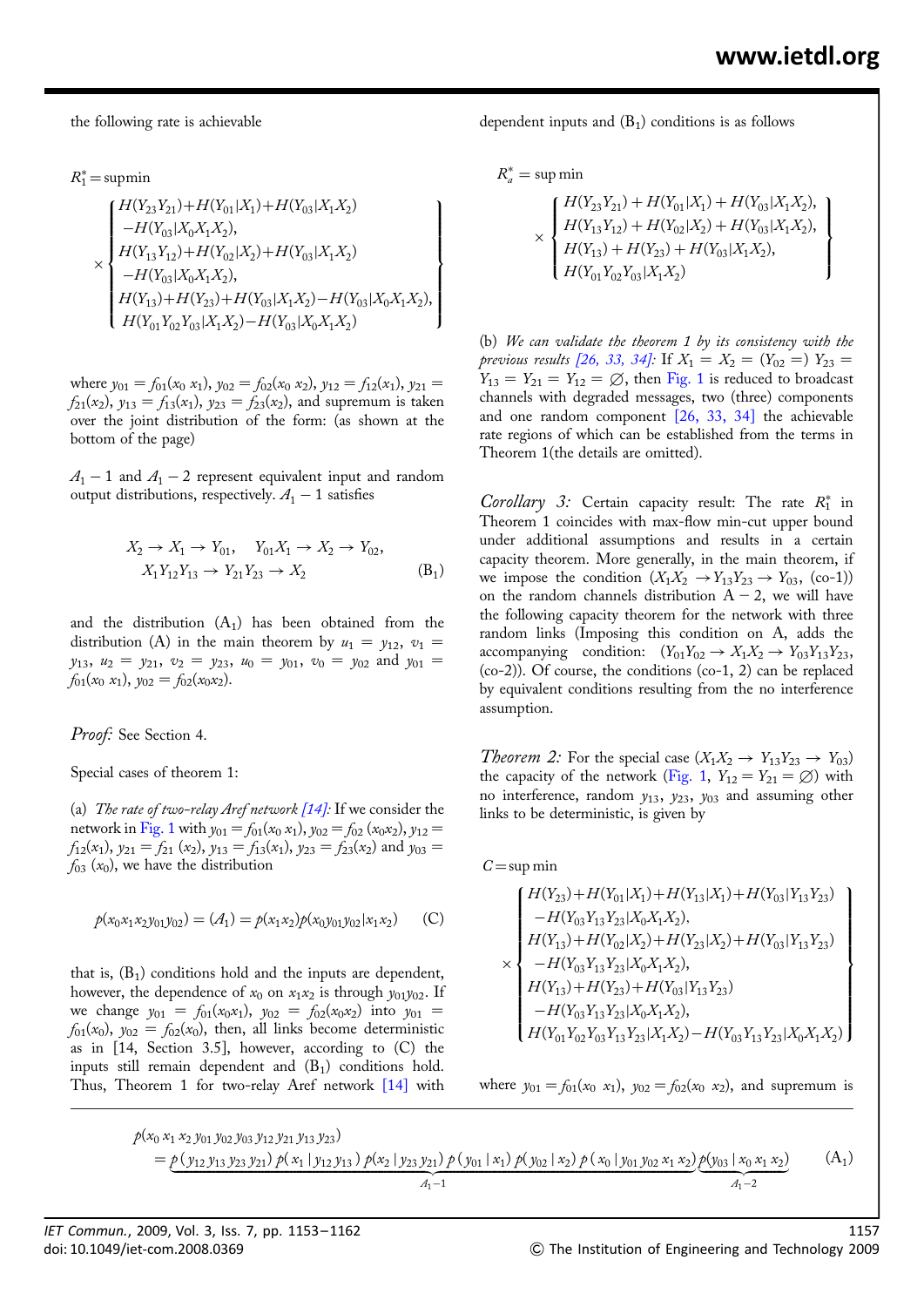taken over the joint distribution of the form

$$
p(x_0x_1x_2y_{01}y_{02}y_{03}y_{13}y_{23}
$$
  
=  $p(x_1x_2)p(y_{01}|x_1)p(y_{02}|x_2)p(x_0|y_{01}y_{02}x_1x_2)$   
 $A_2 - 1$   
 $\times p(y_{03}y_{13}y_{23}|x_0x_1x_2)$   
 $A_2 - 2$  (A<sub>2</sub>)

 $A_2 - 1$  and  $A_2 - 2$  represent equivalent input and random output distributions, respectively.  $A_2 - 1$  satisfies

$$
X_2 \to X_1 \to Y_{01}, \ Y_{01} X_1 \to X_2 \to Y_{02} \tag{B_2}
$$

Proof: See Section 4.

Special cases of Theorem 2:

(a) When all of the links are deterministic, using  $(co-1, 2)$ and the independence of the inputs, Theorem 2 gives the capacity of deterministic two-relay network as in [14, Section 3.5 by  $Y_{21}$  or  $Y_{12} = \emptyset$ .

(b) If  $X_2 = Y_{02} = Y_{23} = \emptyset$ , it is readily obtained that Theorem 2 gives the capacity of semi-deterministic relay channel in [38].

### 4 Proof of theorems

#### 4.1 Proof of the main theorem

4.1.1 Outline of the proof: As mentioned and explained in Sections 1.2 and 1.3 in the introduction, we apply decode-and-broadcast strategy. The source  $x_0$  sends the message splits  $w_{01}$ ,  $w_{02}$  (sends the corresponding sequences located in bins of  $w_{01}$ ,  $w_{02}$ ) to the first relay and the second relay, respectively and meanwhile superimposes the message split  $w_{03}$  intended for only the receiver over  $w_{01}$ ,  $w_{02}$ . The relays decode what they receive from the source and from each other and broadcast the result to the receiver and to each other in an appropriate way. The receiver decodes the messages first from the relays and then from the source as will be explained in detail below.

### 4.2 Random codebook generation

The input probability distribution, network transition distribution  $p(\cdot | \cdot)$ ,  $\varepsilon > 0$  and  $n \ge 1$  are given. Fix the joint distribution (A) in the main Theorem. The idea is to send  $w = (w_{03}, w_{01}, w_{02})$  to the receiver.

(G1-a) Generate  $2^{nI(U_1;Y_{12})}$  e-typical independent and identically distribution (i.i.d.) *n*-sequences  $\underline{u}_1 \in U_1^n$ , each with probability

$$
p(\underline{u}_1) = \begin{cases} \frac{1}{\|A_{\varepsilon}^n(U_1)\|}, & \underline{u}_1 \in A_{\varepsilon}^n(U_1) \\ 0, & \text{other} \end{cases}
$$

where  $\|\cdot\|$  indicates the cardinality. Throw randomly the sequences  $u_1$  into  $2^{nR_{12}}$  bins; index the bins  $B_{m_1}$ ,  $m_{12} \in \overline{[1, 2^{nR_{12}}]}, R_{12} < I(U_1; Y_{12}).$ 

(G1-b) Generate  $2^{nI(V_1; Y_{13})}$   $\varepsilon$ -typical i.i.d. *n*-sequences  $\underline{v}_1 \in \mathcal{V}_1^n$ , each with probability

$$
p(\underline{v}_1) = \begin{cases} \frac{1}{\|A^n_{\varepsilon}(V_1)\|}, & \underline{v}_1 \in A^n_{\varepsilon}(V_1) \\ 0, & \text{other} \end{cases}
$$

and throw them randomly into  $2^{nR_{13}}$  bins; index the bins  $B_{m_{13}}, m_{13} \in [1, 2^{nR_{13}}], R_{13} < I(V_1; Y_{13}).$ 

(G1-c) We can find jointly  $\varepsilon$ -typical pairs  $(u_1, v_1)$  such that:  $(\underline{u}_1(k_1), \underline{v}_1(j_1)) \in (B_{m_{12}} \times B_{m_{13}}) \cap A_{\varepsilon}^n(\overline{U_1}, \overline{V_1}), k_1 \in$  $B_{m_1}$ ,  $j_1 \in B_{m_1}$ ; then for each jointly  $\varepsilon$ -typical pair  $(\underline{u}_1, \underline{v}_1)$ , generate one  $\varepsilon$ -typical conditionally independent *n*-sequence  $x_1 \in \mathcal{X}_1^n$  that is jointly  $\varepsilon$ -typical with that pair, with probability

$$
p(\underline{x}_1) = \begin{cases} \frac{1}{\|A_{\varepsilon}^n(X_1|u_1v_1)\|}, & \underline{x}_1 \in A_{\varepsilon}^n(X_1U_1V_1) \\ 0, & \text{other} \end{cases}
$$

and index it as  $\underline{x}_1(m_{12}, m_{13}) = \underline{x}_1(s_1), R_{12} + R_{13} < I(U_1;$  $Y_{12}$ ) +  $I(V_1; Y_{13}) - I(U_1; V_1)$ .

Now, we state briefly the remaining steps of codebook generation and also random partitioning.

(G2-a, b, c) Generate similarly *n*-sequences  $u_2$ ,  $v_2$ , with the bins of  $m_{21} \in 2^{nR_{21}}$ ,  $m_{23} \in 2^{nR_{23}}$ , respectively and  $\underline{x}_2(m_{21},$  $(m_{23}) = \underline{x_2}(s_2), R_{21} < I(U_2; Y_{21}), R_{23} < I(V_2; Y_{23}), R_{21} +$  $R_{23} < I(U_2; Y_{21}) + I(V_2; Y_{23}) - I(U_2; V_2)$ 

(G3-a, b, c) Generate, for each  $x_1(m_{12}, m_{13}) = x_1(s_1)$ ,  $2^{nI(U_0;Y_{01}|X_1)}\underline{u}_0$ ; for each  $\underline{x}_2(m_{21}, m_{23}) = \underline{x}_2(s_2)$ ,  $2^{nI(V_0;Y_{02}|X_2)}\underline{v}_0$ with the bins of  $w_{01} \in 2^{nR_{01}}$ ,  $w_{02} \in 2^{nR_{02}}$ , respectively,  $R_{01} < I(U_0; Y_{01}|X_1), R_{02} < I(V_0; Y_{02}|X_2)$ ; for each jointly  $\varepsilon$ -typical pair  $(\underline{u}_0, \underline{v}_0)$  (the total number of these pairs is  $2^{n\hat{R}}$ ,  $\hat{R} = H(U_0V_0|X_1X_2) - H(U_0|X_1Y_{01}) - H(V_0|X_2Y_{02}) > R_{01} +$  $R_{02}$ )  $2^{nR_{03}}$   $\alpha_0(w_{03}|w_{01}w_{02}s_1s_2)$ .

#### 4.3 Random partitions

Randomly partition  $\underline{u}_0$  sequences into  $2^{nR_{12}} \times 2^{nR_1}$ ,  $\underline{v}_0$ <br>sequences into  $2^{nR_{21}} \times 2^{nR_2}$ ,  $(\underline{u}_0, \underline{v}_0)$  pairs into  $2^{n(R_{01}+R_{02})}$ disjoint cells;  $\acute{R}_1 = R_{01} - R_{12}$ ,  $\acute{R}_2 = R_{02} - R_{21}$ . Therefore  $\forall \underline{u}_0 \in B_{w_{01}} \to w_{01} \equiv (\xi_1, m_{12}), \xi_1, \in [l, 2^{n\hat{R}_1}]$  and not vice versa. Similarly,  $\forall \underline{v}_0 \in B_{w_{02}} \rightarrow w_{02} \equiv (\hat{s}_2, m_{21}), \hat{s}_2 \in \mathbb{R}$ [ $l, 2^{n\hat{R}_2}$ ] and not vice versa. And also,  $m_{13} \equiv (\hat{s}_1, u_{12}),$  $s_1 \in [1, 2^{nR_1}], u_{21} \in [1, 2^{nR_{u_{12}}}], R_{13} = \hat{R}_1 + R_{u_{12}}, R_{u_{12}} =$  $\alpha(R_{12} + R_{21}), \ \ 0 \leq \alpha \leq 1, \ \ m_{23} \equiv (\zeta_2, \ \ u_{21}), \ \ \zeta_2 \in [1, \ \ 2^{nR_2}],$  $u_{21} \in [1, 2^{nR_{u_{12}}}], R_{23} = \hat{R}_2 + R_{u_{21}}, \quad R_{u_{21}} = \overline{\alpha}(R_{21} + R_{12}),$  $\overline{\alpha} = 1 - \alpha, (u_{12}, u_{21}) = (m_{12}, m_{21}).$ 

The Figs.  $3a$  and  $3b$  illustrate the above partitions of  $[1, 2^{nI(U_0;Y_{01}|X_1)}]$  and  $[1, 2^{nI(V_0;Y_{02}|X_2)}]$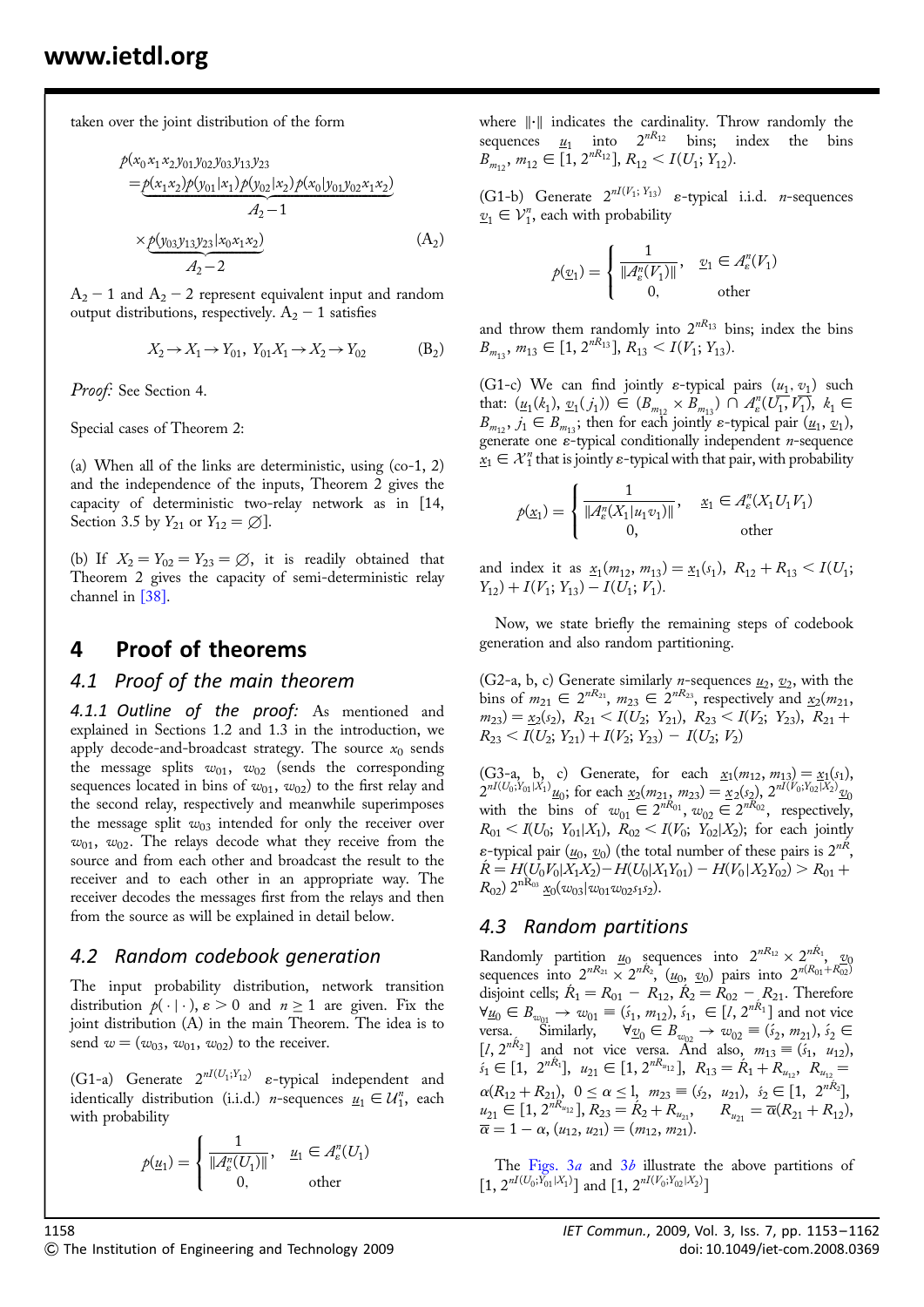

### Figure 3 Random partitions

 $a u_0$  Sequences  $b \underline{v}_0$  Sequences

### 4.4 Encoding

Let  $w_i = (w_{03,i}, w_{01,i}, w_{02,i})$  be the message to be sent in block *i* and assume that at the end of block  $i - 1$ : The first relay has decoded  $w_{01,i-1}$ ,  $m_{21,i-1}$  and knows  $m_{12,i-1}$ . The second relay has decoded  $w_{02,i-1}$ ,  $m_{12,i-1}$  and knows  $m_{21,i-1}$ . Therefore either relays know  $(m_{12,i-1}, m_{21,i-1})$  and can send this common information to the receiver timesharingly, that is, the first relay sends  $u_{12,i}$  and the second relay sends  $u_{21,i}$ , thereby, the receiver can decode  $u_{12,i}, u_{21,i} = (m_{12,i-1}, m_{21,i-1}), R_{u_{12}} = \alpha (R_{12} + R_{21}), 0 \leq$  $\alpha \leq 1, R_{u_{21}} = \overline{\alpha}(R_{21} + R_{12}), \overline{\alpha} = 1 - \alpha.$ 

Hence, at the beginning of block *i*: The first relay sends  $\underline{x}_1(m_{12,i}, m_{13,i}) = \underline{x}_1(s_{1,i}),$  the second relay sends  $x_2(m_{21,i}, m_{23,i}) = x_2(s_{2,i}),$  the transmitter sends  $x_0(w_{03,i})$  $w_{01,i}$ ,  $w_{02,i}$ ,  $s_{1,i}$ ,  $s_{2,i}$ ).

4.4.1 Decoding and probability of error analysis: We defer the details of decoding and probability of error analysis to the Appendix. The analysis shows that if the rate  $R^*$  is as in the statement of the main theorem, the reliable communication is possible.

### 4.5 Proof of Theorem 1

Assuming that the transmitter knows the first symbols of  $x_1$ and  $x_2$  sequences and noting the deterministic functions:  $y_{01i} = f_{01}$   $(x_{0i}, x_{1i}), y_{02i} = f_{02}(x_{0i}, x_{2i}), y_{12i} = f_{12}(x_{1i}),$  $y_{21i} = f_{21}(x_{2i}), y_{13i} = f_{13}(x_{1i}), y_{23i} = f_{23}(x_{2i}), x_{1i} = f_{1i}(y_{01}^{i-1}),$  $y_{21}^{i-1}$ ) =  $f_{1i}(y_{011}, y_{012}, \ldots, y_{01,i-1}; y_{211}, \ldots, y_{21,i-1}), x_{2i} = f_{2i}$  $(y_{02}^{i-1}, y_{12}^{i-1}) = f_{2i}(y_{021}, \ldots, y_{02,i-1}; y_{121}, \ldots, y_{12,i-1})$   $i =$  $1, \ldots, n$ , we conclude that the transmitter knows  $y_{01}, y_{02}, y_{12}, y_{21}, y_{13}$  and  $y_{23}$ , hence, these sequences can be generated at the transmitter or can be treated as equivalent input random variables. Therefore, by putting  $U_0 = Y_{01}$ ,  $V_0 = Y_{02}$ ,  $U_2 = Y_{21}$ ,  $U_1 = Y_{12}$ ,  $V_2 = Y_{23}$ ,  $V_1 = Y_{13}$  in the main theorem  $([26,$  Theorem 3],  $[30, 31]$  and noting deterministic functions,  $R_1^*$  is obtained from  $R^*$ .  $\Box$ 

### 4.6 Proof of Theorem 2

4.6.1 Achievability: As explained in the proof of Theorem 1, in this case, we can put in the main theorem



(i) The first term in  $R^* \rightarrow$ 

$$
H(Y_{01}|X_1) + H(Y_{23}) - H(Y_{23}|X_2) + H(Y_{03}Y_{13}Y_{23}|X_1X_2) - H(Y_{03}Y_{13}Y_{23}|X_0X_1X_2) \stackrel{\epsilon}{=} H(Y_{01}|X_1) + H(Y_{23}) + H(Y_{13}|X_1) + H(Y_{03}|Y_{13}Y_{23}) - H(Y_{03}Y_{13}Y_{23}|X_0X_1X_2),
$$

(ii) The second term  $R^* \xrightarrow{f} H(Y_{02}|X_2) + H(Y_{13}) + H(Y_{14})$  $(Y_{23}|X_2) + H(Y_{03}|Y_{13}Y_{23}) - H(Y_{03}Y_{13}Y_{23}|X_0X_1X_2),$ 

(iii) The third term in  $R^* \stackrel{g}{\rightarrow} H(Y_{13} + H(Y_{23}) + H(Y_{14})$  $(Y_{03}|Y_{13}Y_{23}) - H(Y_{03}Y_{13}Y_{23}|X_0X_1X_2),$ 

(iv) The fourth term in  $R^* \stackrel{b}{\rightarrow} H(Y_{03}Y_{13}Y_{23}Y_{01}Y_{02})$  $X_1X_2$ ) –  $H(Y_{03}Y_{13}Y_{23}|X_0X_1X_2)$ ,

where  $e$ ,  $f$  and  $g$  follow from the intropy relations, the conditional independence of  $Y_{13}$   $Y_{23}$  and the assumption  $X_1X_2 \rightarrow Y_{13}Y_{23} \rightarrow Y_{03}$  in Theorem 2, and h follows from  $U_0 = Y_{01} = f_{01}(X_0X_1)$  and  $V_0 = Y_{02} = f_{02}(X_0X_2)$ .

4.6.2 Converse: Using max flow-min cut upper bound in [21] for Fig. 1 and (a) entropy and information relations  $(H(X, Y) = H(X) + H(Y|X), H(A|B, C) \leq H(A|B), I(X;$  $Y$ ) =  $H(Y) - H(Y|X)$ , (b) deterministic functions  $y_{01}$  =  $f_{01}(x_0x_1), y_{02} = f_{02}(x_0x_2)$ , we can prove:

(i) 
$$
I(X_0X_2; Y_{01}Y_{03}Y_{23}Y_{13}|X_1) \stackrel{(a),(b)}{=} \cdots \stackrel{(a)}{\leq} \leq H(Y_{01} | X_1) + H(Y_{23}) + H(Y_{13}|X_1) + H(Y_{03}|Y_{13}Y_{23}) - H(Y_{03}Y_{13}Y_{23}|X_0X_1X_2).
$$

Similarly, the other three conditions are proved (for brevity, the details are omitted):

\n(ii) \n
$$
I(X_0 \, X_1; Y_{02} \, Y_{03} \, Y_{13} \, Y_{23} \, | \, X_2) \leq \cdots = H(Y_{13}) + H(Y_{02} \, | \, X_2) + H(Y_{23} \, | \, X_2) + H(Y_{03} \, | \, Y_{13} \, Y_{23}) - H(Y_{03} \, Y_{13} \, Y_{23} \, | \, X_0 \, X_1 \, X_2) \,,
$$
\n

\n\n(iii) \n $I(X_0 \, X_1 \, X_2; Y_{03} \, Y_{13} \, Y_{23}) = \cdots \leq H(Y_{13}) + H(Y_{23}) + H(Y_{03} \, | \, Y_{13} \, Y_{23}) - H(Y_{03} \, Y_{13} \, Y_{23} \, | \, X_0 \, X_1 \, X_2),$ \n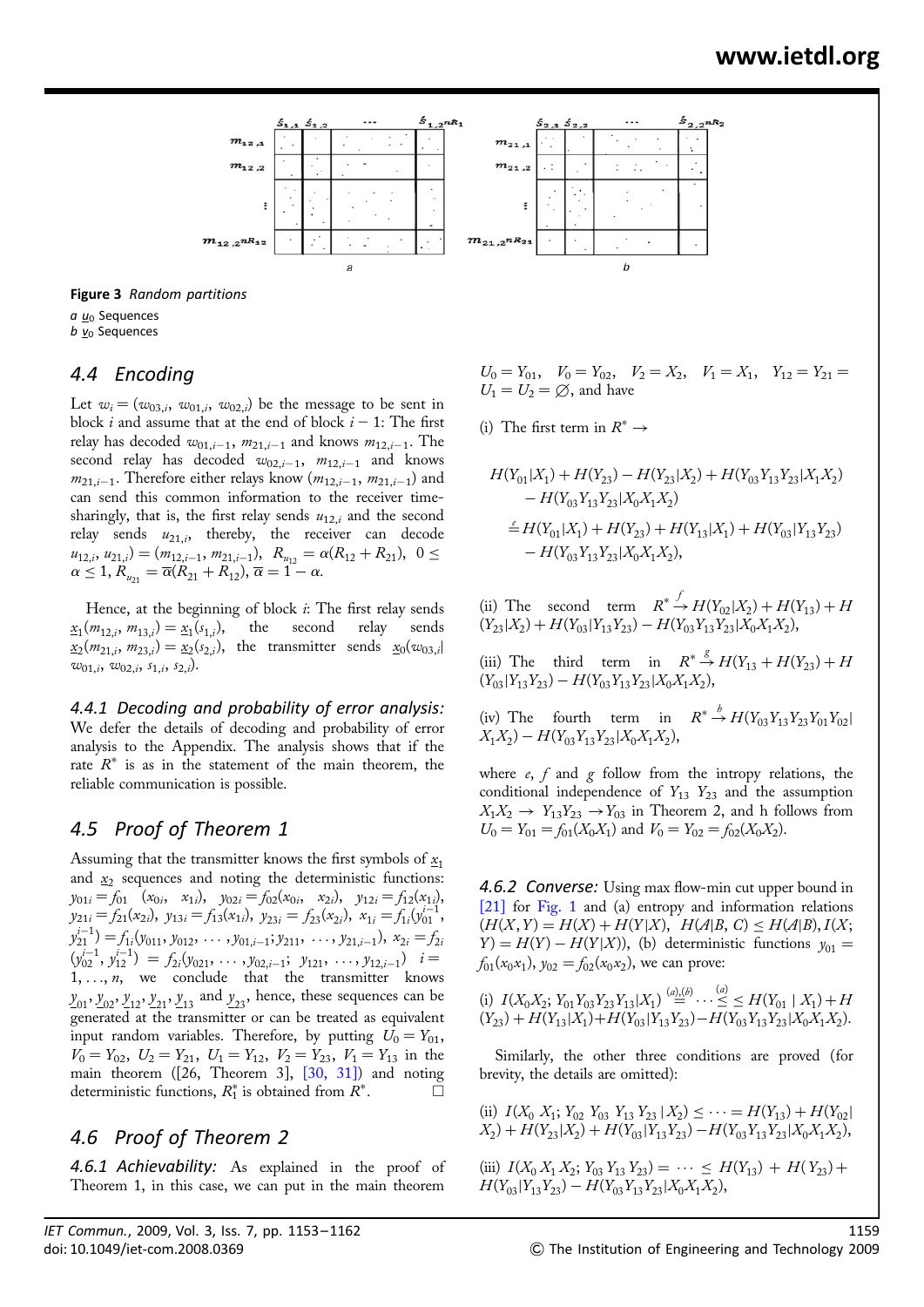(iv) 
$$
I(X_0; Y_{01}Y_{03}Y_{02}Y_{13}Y_{23}|X_1X_2) = \cdots = H(Y_{01}Y_{02}Y_{03}Y_{13}
$$
  
\n $Y_{23}|X_1X_2) - H(Y_{03}Y_{13}Y_{23}|X_0X_1X_2).$ 

The above proof completes the converse.  $\Box$ 

### 5 Conclusion

A new achievable rate as a main theorem for a stochastic tworelay network with no interference was established which gives the lower bound for the general relay channel obtained by Cover and El Gamal with slight difference due to no interference assumption at the receiver, includes the one relay rates of a two-level relay channel studied by Gupta and Kumar, using point-to-point coding, and includes the rates of two relay Aref network and other special two relay networks. This meets the max-flow mincut upper bound under certain additional assumptions resulting in a certain capacity theorem, which includes the related previous capacities and is validated by its consistency with previous results relevant to special cases of broadcast channels. The theorems might be generalised to networks having more than two relays.

### 6 Acknowledgments

The authors would like to thank Prof. Rashvand and the anonymous reviewers for their helpful and invaluable comments. This work was supported in part by Iran National Science Foundation.

### 7 References

[1] KRAMER G., BERRY R., EL GAMAL A., ET AL.: 'Special issue on models, theory, and codes for relaying and cooperation in communication networks', IEEE Trans. Inf. Theory, 2007, 53, (10), pp. 3297– 3301

[2] KRAMER G., GASTPAR M., GUPTA P.: 'Cooperative strategies and capacity theorems for relay networks', IEEE Trans. Inf. Theory, 2005, 51, (9), pp. 3037– 3063

[3] GUPTA P., KUMAR P.R.: 'The capacity of wireless networks'. IEEE Trans. Inf. Theory, 2000, 46, pp. 388– 404

[4] GUPTA P., KUMAR P.R.: 'Towards an information theory of large networks; an achievable rate region', IEEE Trans. Inf. Theory, 2003, 49, (8), pp. 1877– 1894

[5] GROSSGLAUSER M., TSE D.N.: 'Mobility can increase the capacity of wireless networks'. IEEE INFOCOM 2001, Alaska, April 2001

[6] GASTPAR M., VETTERLI M.: 'On the capacity of wireless networks; the relay case'. IEEE INFOCOM, 2002, pp. 1577– 1586

[7] EL GAMAL A., ET AL.: 'Energy-efficient scheduling of perfect transmission over wireless networks'. IEEE INFOCOM, 2002, pp. 1778– 1782

[8] TOUMPIS S., GOLDSMITH A.J.: 'Capacity regions for wireless ad hoc networks', IEEE Trans. Wirel. Commun., 2003, 2, (4), pp. 736– 748

[9] XIE L.-L., KUMAR P.R.: 'A network information theory for wireless communication: scaling laws and optimal operation', IEEE Trans. Inf. Theory, 2004, 50, (5), pp. 748– 767

[10] XIE L.-L., KUMAR P.R.: 'On the path-loss attenuation regime for positive cost and linear scaling of transport capacity in wireless networks', IEEE Trans. Inf. Theory, 2006, 52, (6). pp. 2313– 2328

[11] LANGBERG M., SPRINTOS A., BRUKE J.: 'The encoding complexity of network coding', IEEE Trans. Inf. Theory, 2006, 52, (6), pp. 2386– 2397

[12] HARVEY N.J.A., KLEINBERG R., LEHMAN A.R.: 'On the capacity of information networks', IEEE Trans. Inf. Theory, 2006, 52, (6), pp. 2345– 2364

[13] BORADE S., ZHENG L., GALLAGER R.: 'Amplify-andforward in wireless networks: rate, diversity, and network size', IEEE Trans. Inf. Theory, 2007, 53, (10), pp. 3302– 3318

[14] AREF M.R.: 'Information flow in relay networks'. Ph.D. Thesis, Stanford University, 1981

[15] ABED HODTANI G.: 'Relay networks'. M.Sc. Thesis, Isfahan Univ. of Tech., Isfahan, Iran, 1987 (in Persian)

[16] RATNAKAR N., KRAMER G.: 'The multicast capacity of acyalic, deterministic relay networks with no interference'. First Workshop on Network Coding, Theory and Applications, Riva de Garda, Italy, 7 April 2005

[17] AVESTIMEHR A.S., DIGGAVI S.N., TSE D.N.C.: 'Wireless network information flow'. Proc. Allerton Conference on Communications, Control and Computing, Illinois, 2007

[18] AVESTIMEHR A.S., DIGGAVI S.N., TSE D.N.C.: 'A deterministic approach to wireless relay networks'. Proc. Allerton Conference on Communications, Control and Computing, Illinois, 2007

[19] AHLSWEDE R., CAI N., LI S.-Y.R., YEUNG R.W.: 'Network information flow', IEEE Trans. Inf. Theory, 2000, IT-46, (4), pp. 1204– 1216

[20] GOWAIKAR R., DANA A.F., PALANKI R., HASSIBI B., EFFROS M.: 'On the capacity of wireless erasure networks'. Proc. ISIT, Chicago, 2004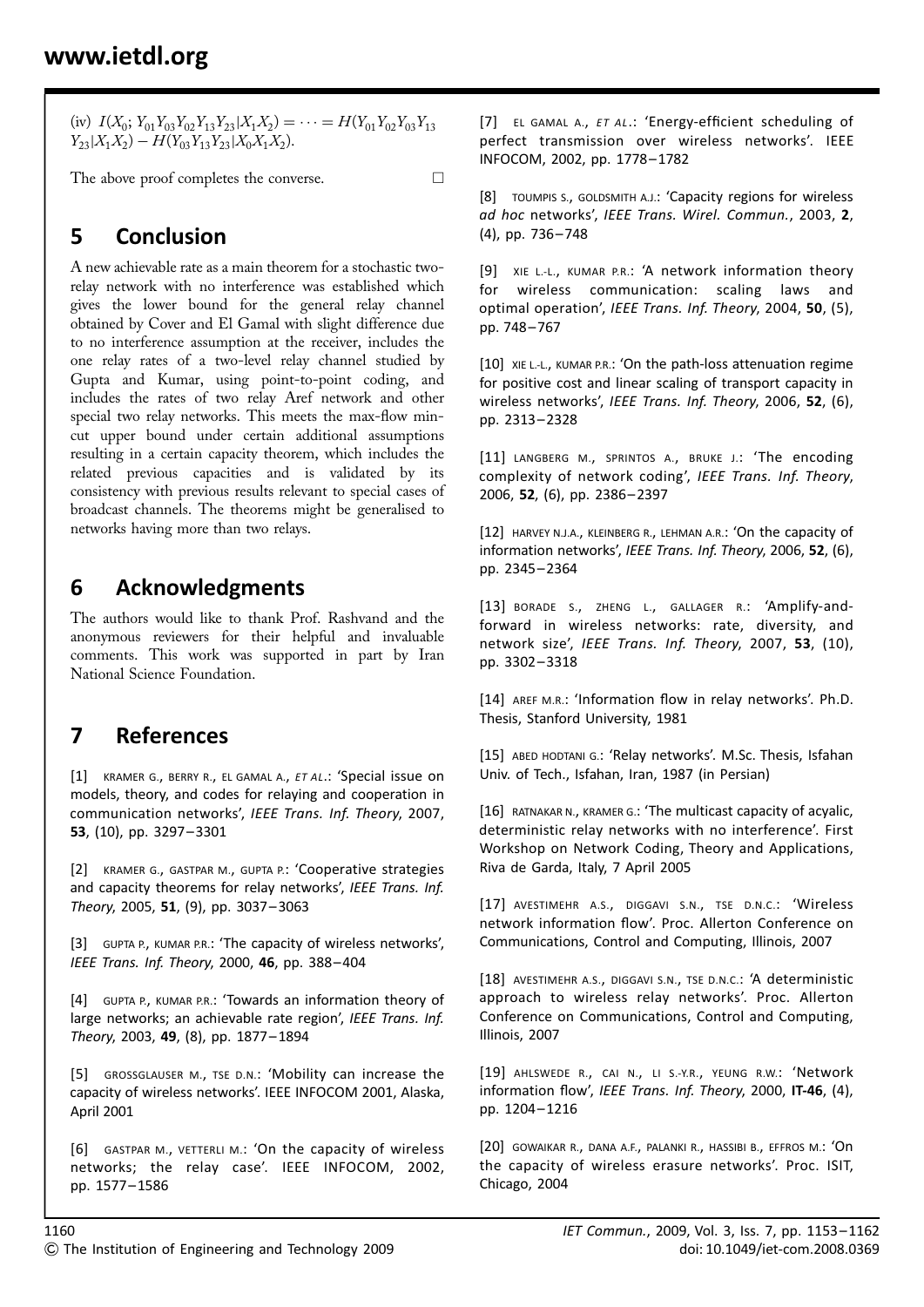[21] COVER T., THOMAS J.: 'Elements of information theory' (Wiley, New York, 1991)

[22] COVER T.M.: 'Broadcast channels', IEEE Trans. Inf. Theory, 1972, 18, (1), pp. 2– 14

[23] BERGMANS P.P.: 'Random coding Theorems for broadcast channels with degraded components', IEEE Trans. Inf. Theory, 1973, 19, (2), pp. 196-207

[24] COVER T.M.: 'An achievable rate region for the broadcast channel', IEEE Trans. Inf. Theory, 1975, 21, (4), pp. 399– 404

[25] COVER T.M., EL GAMAL A.: 'Capacity Theorems for the relay channel', IEEE Trans. Inf. Theory, 1979, 25, (5), pp. 572– 584

[26] MARTON K.: 'A coding Theorem for the discrete memoryless broadcast channel', IEEE Trans. Inf. Theory, 1979, 25, (3), pp. 306– 310

[27] EL GAMAL A., VAN DER MEULEN: 'A proof of Marton's coding theorem for the discrete memoryless broadcast channel', IEEE Trans. Inf. Theory, 1981, 27, (1), pp. 120– 122

[28] COVER T.M.: 'Comments on broadcast channels', IEEE Trans. Inf. Theory, 1998, 44, (6), pp. 2524– 2530

[29] COLEMAN T.P., MARTINIAN E., EFFROS M., MEDARD M.: 'Interference management via capacity-achieving codes for the deterministic broadcast channe'. Proc. IEEE ISOC ITW 2005 on Coding and Complexity, pp. 29-33

[30] PINSKER M.: 'The capacity region of noiseless broadcast channels', Prob. Inf. Transm., 1978, 14, (2), pp. 97– 102 (English Translation)

[31] MARTON K.: 'The capacity region of deterministic broadcast channels' (ISIT, 1977)

[32] XUE F., SANDHU S.: 'Cooperation in a half-duplex Gaussian diamond relay channel', IEEE Trans. Inf. Theory, 2007, 51, (10), pp. 3806– 3814

[33] GELFAND S.I., PINSKER M.S.: 'Capacity of a broadcast channel with one deterministic component', Probl. Pereda. Inf., 1980, 16, (1), pp. 17-25

[34] KORNER J., MARTON K.: 'General broadcast channels with degraded message sets', IEEE Trans. Inf. Theory, 1977, 23,  $(1)$ , pp.  $60-64$ 

[35] EL GAMAL A., ZAHEDI S.: 'Capacity of a class of relay channels with orthogonal components', IEEE Trans. Inf. Theory, 2005, 51, (3), pp. 1815– 1817

[36] DABORA R., SERVETTO S.D.: 'Broadcast channels with cooperating decoders', IEEE Trans. Inf. Theory, 2006, 52, (12), pp. 5438–5454

[37] LIANG Y., VEERAVALLI V.V.: 'Cooperative relay broadcast channels', IEEE Trans. Inf. Theory, 2007, 53, (3), pp. 900– 928

[38] EL GAMAL A., AREF M.: 'The capacity of semi-deterministic relay channel', IEEE Trans. Inf. Theory, 1982, IT28, (3), p. 576

### 8 Appendix: Decoding and probability of error analysis

(D-1) The first relay, knowing  $s_{1,i}$  and upon receiving  $y_{01}$ , finds  $\underline{u}_0$ :  $(\underline{u}_0, \underline{y}_{01}) \in A_{\varepsilon}^n$  and then finds the bin of  $\underline{u}_0$  that is,  $\widehat{w}_{01,i}$  and declares with small probability of error:  $\widehat{\omega}_{01,i} = \widehat{\omega}_{01,i}$  iff-*n* is sufficiently large and: [26, 28, 29]

$$
R_{01} \le I(U_0; Y_{01} | X_1) \tag{1a}
$$

And the second relay, knowing  $s_{2,i}$  and upon receiving  $y_{02}$ , finds  $\underline{v}_0$ :  $(\underline{v}_0, \underline{y}_{02}) \in A_{\varepsilon}^n$  and then finds the bin of  $\underline{v}_0$  that is,  $\widehat{w}_{02,i}$  and declares with small probability of error:  $\widehat{\omega}_{02,i} = w_{02,i}$  iff *n* iff *n* is sufficiently large and

$$
R_{02} < I(V_0; Y_{02} | X_2) \tag{1b}
$$

And there are unique  $(\widehat{w}_{01,i}, \widehat{w}_{02,i}) = (w_{01,i}, w_{02,i})$  iff

$$
R_{01} + R_{02} \le I(U_0; Y_{01}|X_1) + I(V_0; Y_{02}|X_2)
$$
  

$$
- I(U_0; V_0|X_1X_2) \stackrel{(d)}{=} H(U_0 V_0|X_1X_2)
$$
  

$$
- H(U_0|X_1Y_{01}) - H(V_0|X_2Y_{02})
$$
 (1c)

(D-2) The second relay and the receiver act as two receivers for broadcasted  $\underline{x}_1$ . The receiver, upon receiving  $\underline{y}_{13}$  and finding  $\underline{v}_1:(\underline{v}_1, \underline{y}_{13})\in \mathcal{A}_\varepsilon^n$ , and the bin of  $\underline{v}_1$ , that is,  $\widehat{\hat{m}}_{13,i}$ , declares  $\hat{\hat{m}}_{13,i} = m_{13,i} \hat{\hat{\hat{\beta}}}_{1,i} = \hat{s}_{1,i}, \hat{\hat{u}}_{12,i} = u_{12,i}$  and the second relay, upon receiving  $\underline{y}_{12}$  and finding  $\underline{u}_1: (\underline{u}_1, \underline{y}_{12}) \in \mathcal{A}_\varepsilon^n$  and its bin number  $\widehat{m}_{12,i}$ , declares  $\widehat{m}_{12,i} = m_{12,i}$ , all with small probability of error iff  $n$  is sufficiently large and:  $[26, 28, 29]$ 

$$
R_{13} = R'_1 + \alpha (R_{12} + R_{21}) < I(V_1; Y_{13}), \quad \alpha \in [0, 1] \tag{2a}
$$

$$
R_{12} < I(U_1; Y_{12}) - I(U_1; V_1) \tag{2b}
$$

(D-3) The first relay and the receiver act as two receivers for broadcasted  $\underline{x}_2.$  The receiver, upon receiving  $\underline{y}_{23}$  and finding  $(v_2, v_{23}) \in \mathcal{A}_\varepsilon^n$  and the bin of  $v_2$ , that is,  $\widehat{m}_{23,i}$ , declares  $\widehat{\widehat{m}}_{23,i} = \widetilde{m}_{23,i}\widehat{\zeta}_{5,i} = \widehat{s}_{2,i}v, \widehat{\widehat{u}}_{21,i} = u_{21,i}$  and the second relay, upon receiving  $\underline{v}_{21}$  and finding  $\underline{u}_2:(\underline{u}_2, \underline{v}_{21}) \in \mathcal{A}_\varepsilon^n$  and its bin number  $\widehat{m}_{21,i}$ , declares  $\widehat{m}_{21,i} = m_{21,i}$ , all with small